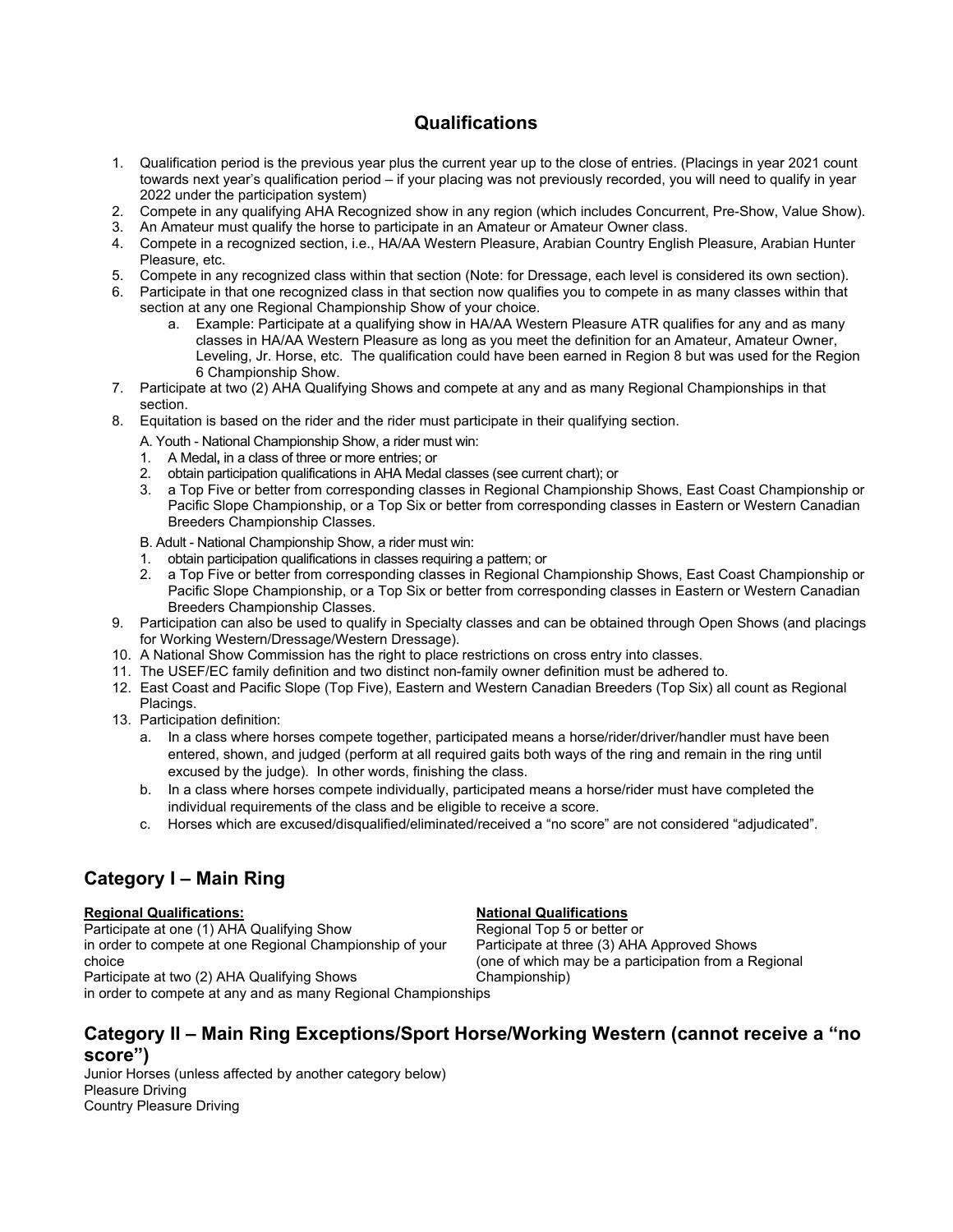Park Horse Walk Trot - 10 and Under/11 & Over (Pleasure, Equitation and other) Sport Horse In-Hand Sport Horse Under Saddle Sport Horse Show Hack Reining Trail Reined Cow Horse Limited Reined Cow Horse Working Cow Horse Herd Work **Cutting** Ranch Riding Ranch Reining Ranch Trail Ranch Working Cow Ranch Horse Cow Work Versatility Ranch Riding Ranch Cutting Ranch Rail Ranch Horse Conformation

\*\*See Category IV for Youth cattle classes\*\*

**Regional Qualifications:**<br> **Participate at one (1) AHA Qualifying Show National Top 5 or better or** Participate at one (1) AHA Qualifying Show Regional Top 5 or better or<br>or "Open Qualifying Show" (for Working Western) in order to Participate at two (2) AHA Approved Shows or "Open Qualifying Show" (for Working Western) in order to compete at any and as many Regional Championships or "Open Qualifying Show" (for Working Western)

 (one of which may be a participation from a Regional Championship)

### **Category III – Program Enrollment**

ABS Yearling Classes (Arabian Filly/Colt/Gelding & HA/AA Filly/Gelding) – Breeding Entry only and received a Top 10 from Regional ABS Yearling class ABS Sport Horse Yearling Classes – Breeding Entry only ABS Canadian Yearling Classes – Breeding Entry only ABS AAOTR Jackpots (Arabian and HA/AA Western Pl, County Pl, Hunter Pl, English Pl, Reining) – Breeding or Original Entry ABS AAO Performance Halter – Breeding Entry or Original Entry – must be adjudicated at Nationals in a Performance Class ABS Sport Horse Under Saddle AO Jackpot – Breeding or Original Entry ABS Dressage Prospect Incentive – Breeding or Original Entry ABS Green Working Hunter Derby – Breeding or Original Entry Performance Futurity/Maturity/Derby – program enrollment Breeding/In-Hand Futurity – program enrollment

## **Category IV - Other**

Youth Herd Work Youth Reined Cow Horse and Limited Reined Cow Horse Carriage Driving (all) Working Hunter Hunter Seat Equitation Over Fences Hunter Hack (all) Jumpers Green Working Hunter Dressage Seat Equitation

**Regional and Nationals - No Qualifications -** (same as it was 2020 and prior)